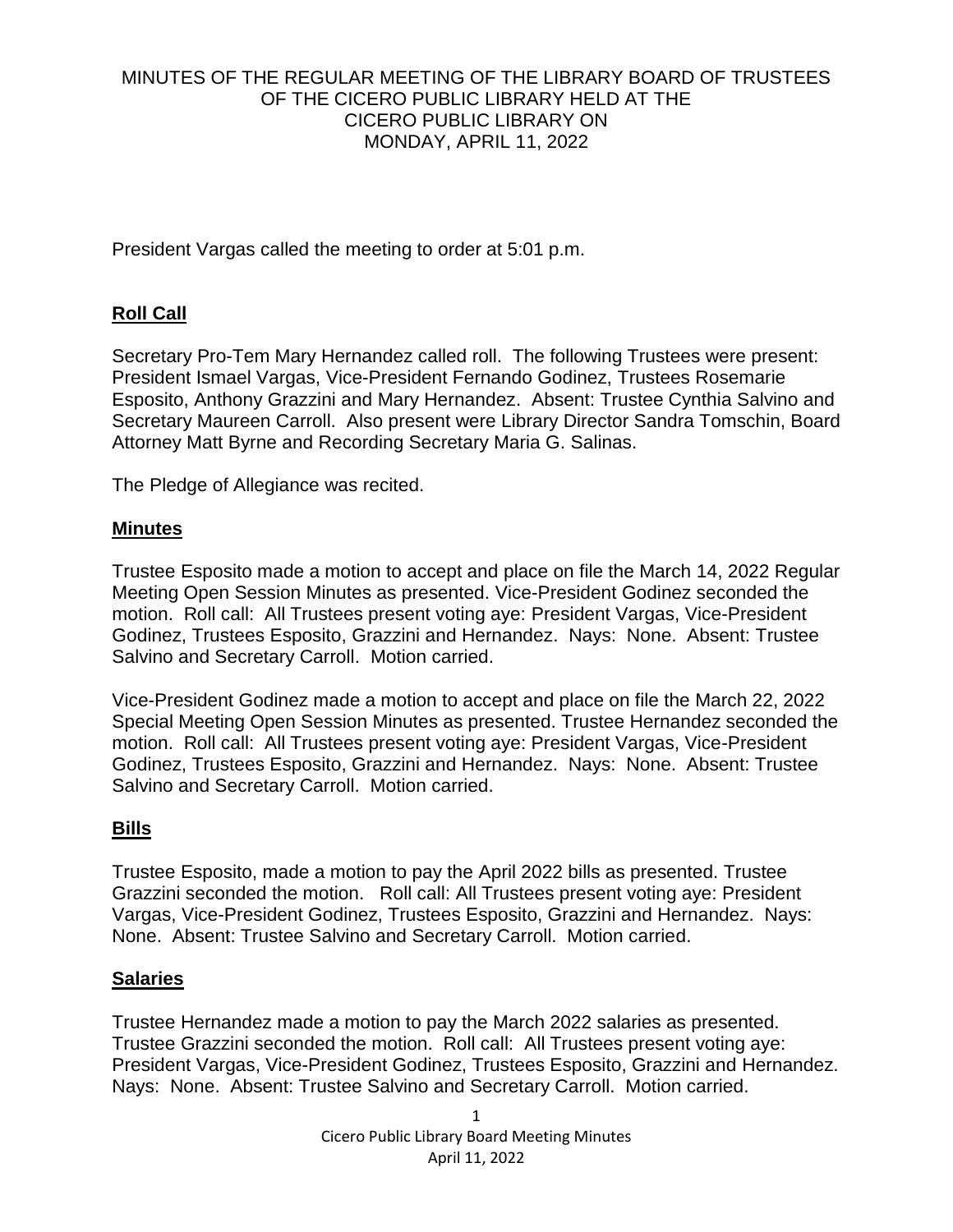## **Administrative Director's Report**

Library Director Sandra Tomschin noted that the report in their packet noted the updates listed below.

## Covid-19

There were no Covid19 related issues or employees in quarantine since the last Board meeting.

### Community Development Block Grant

A bid opening was held on April 7, 2022 for the RTU Replacement Project. The estimated budget for this project was \$ 500,000.00 and the lowest bid received was for \$ 421,000.00. Including Alternate 1 (replacement of broken emergency generator) the price was \$ 467,000.00. There was a bid recommendation on the agenda for award to the lowest responsible bidder. Upon approval, the contract will be executed. Due to lead times of equipment supply chain issues, this project is anticipated to start in the Fall of 2022, with 30 days to complete.

### 5-Year Strategic Plan

The Strategic Plan was on the agenda for review and approval. Upon approval, the marketing phase of the plan will begin.

#### Administrative

A meeting was held David Gonzalez, Finance Director and it was noted that the library had not been billed for approximately two years. The process has started to bill the library, which is expected to have an impact on the budget. Staffing has decreased in the last two years and it was anticipated that final bill will be less than in the previous years.

A meeting was held with Michael Battistoni, Industrial Technology Teacher at Morton West. Library Director Tomschin gave a presentation about a search for a new library logo to the graphic design students. They will begin working on designing for the new library logo. It was noted that this will be shared on social media to afford everyone an opportunity to vote on the different designs.

#### Budget

The process has been started with the accounting department to update the new budget line items to ensure all payments are aligned with the respective budget account. Information for the 2020 audit has not yet been received and will keep them informed.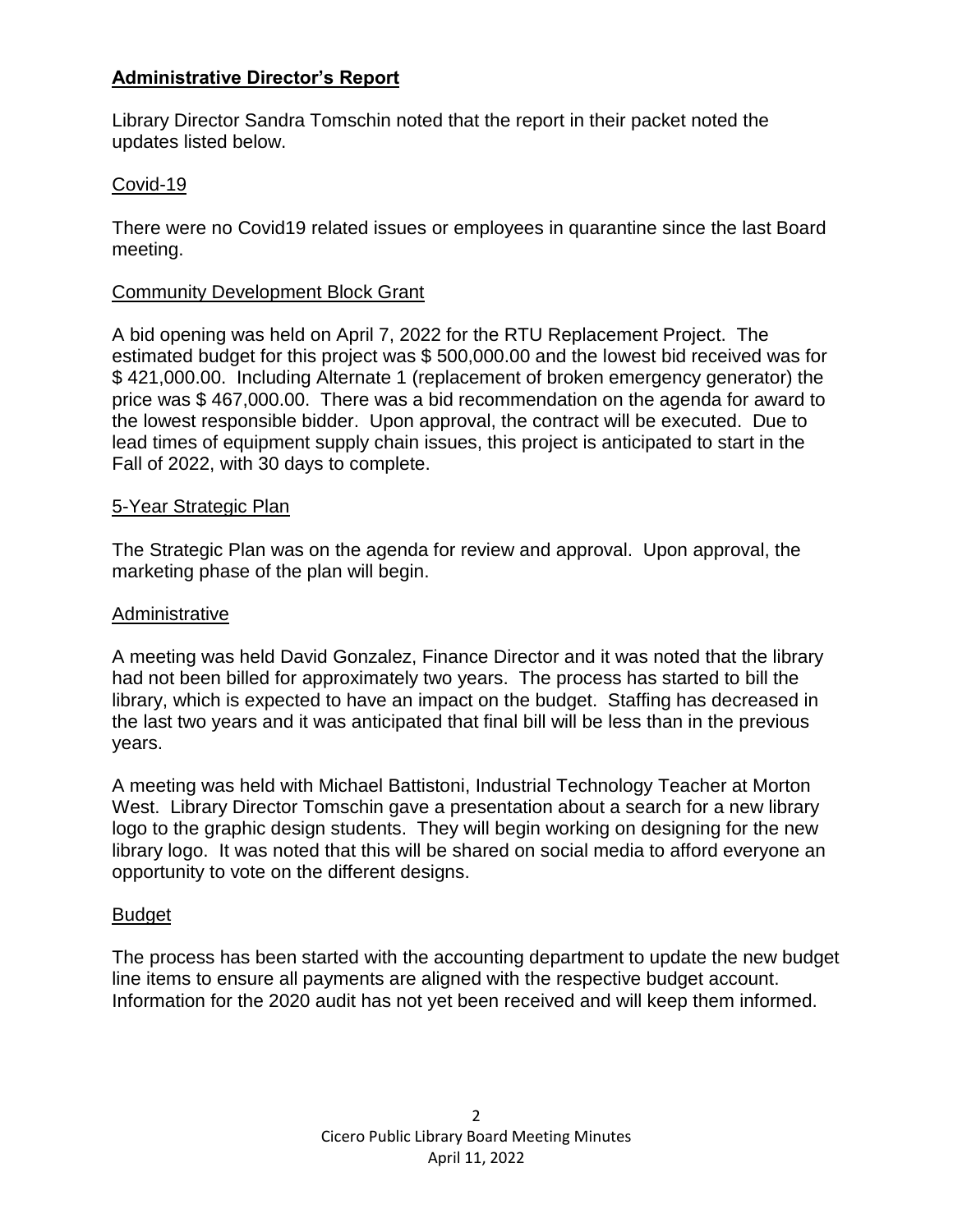## **Outreach**

The library participated in the Parent University that was held at Unity Junior High School on March 19, 2022. They had story time and craft sessions for the students, while their parents attended the different programs. They have also been in contract with Cicero School District 99 to have virtual and in-person events at the library. The Youth Services department has gone above and beyond to accommodate each request as they are received. Brookfield Zoo will be assisting the library with developing Butterfly Garden in the west lot. Once this is finalized, the Trustees will be invited to participate. The memorial bench has been ordered for the patron that donated money to the library. It was anticipated that the bench will be installed by the end of the summer and the family will be invited for the Unveiling Ceremony.

Library Director Tomschin asked if they had any questions, they indicated none.

Trustee Grazzini made a motion to accept the Library Director's Report as presented in their packet and place on file. Vice-President Godinez seconded the motion. Roll call: All Trustees present voting aye: President Vargas, Vice-President Godinez, Trustees Esposito, Grazzini and Hernandez. Nays: None. Absent: Trustee Salvino and Secretary Carroll. Motion carried.

### **Department Reports**

Vice-President Godinez made a motion to accept the reports for the Circulation Department for the month of March 2022 as presented and place on file. Trustee Hernandez seconded the motion. Roll call: All Trustees present voting aye: President Vargas, Vice-President Godinez, Trustees Esposito, Grazzini and Hernandez. Nays: None. Absent: Trustee Salvino and Secretary Carroll. Motion carried.

Trustee Hernandez made a motion to accept the reports for the Technical Services Department for the month of March 2022 as presented and place on file. Vice-President Godinez seconded the motion. Roll call: All Trustees present voting aye: President Vargas, Vice-President Godinez, Trustees Esposito, Grazzini and Hernandez. Nays: None. Absent: Trustee Salvino and Secretary Carroll. Motion carried.

Trustee Grazzini requested that the Reference Librarian provide more detailed reports moving forward. Library Director Tomschin noted it would be detailed as requested.

Trustee Grazzini made a motion to accept the reports for the Reference Department for the month of March 2022 as presented and place on file. Vice-President Godinez seconded the motion. Roll call: All Trustees present voting aye: President Vargas, Vice-President Godinez, Trustees Esposito, Grazzini and Hernandez. Nays: None. Absent: Trustee Salvino and Secretary Carroll. Motion carried.

Trustee Hernandez made a motion to accept the reports for the Youth Services Department for the month of March 2022 as presented and place on file. Vice-President Godinez seconded the motion. Roll call: All Trustees present voting aye: President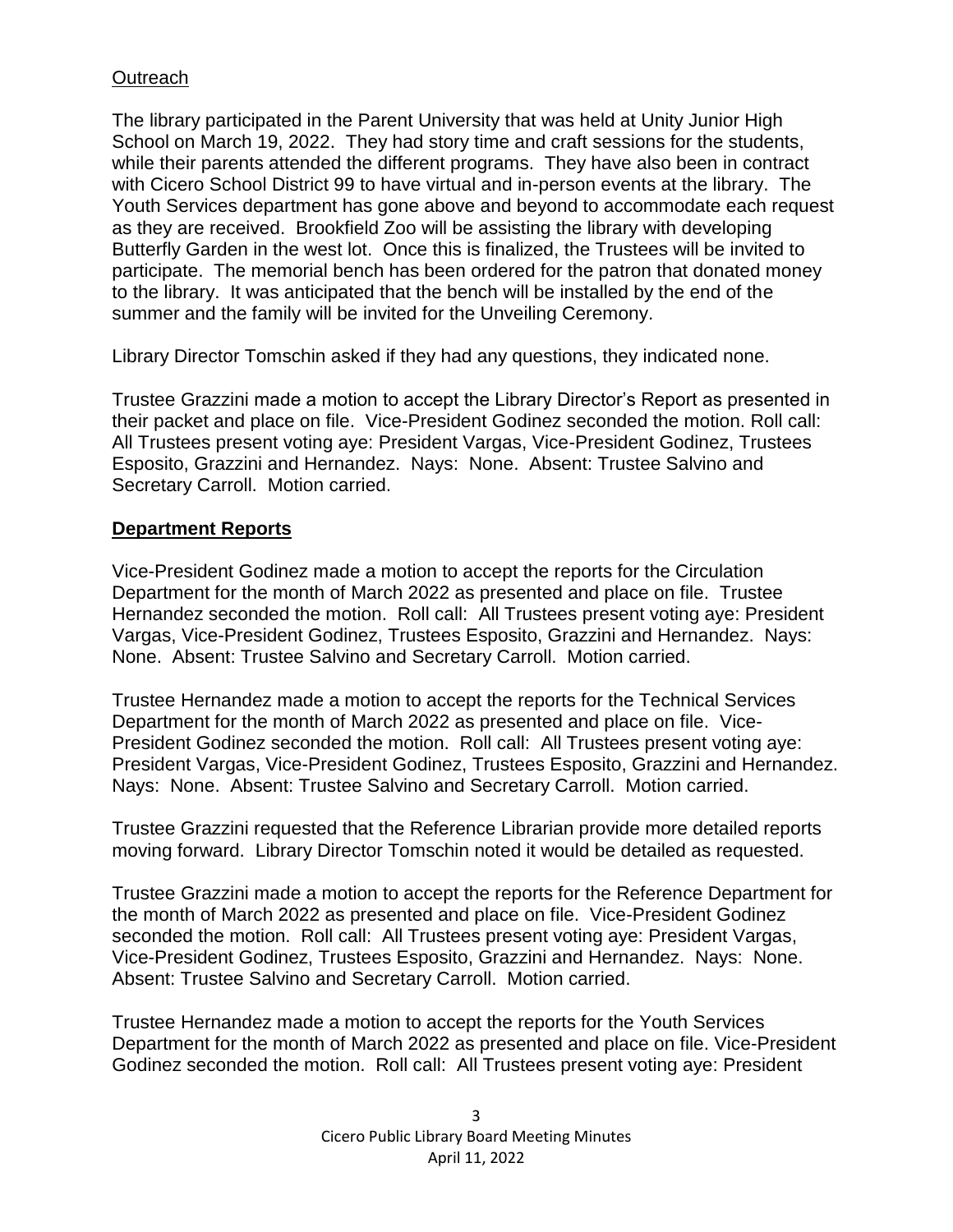Vargas, Vice-President Godinez, Trustees Esposito, Grazzini and Hernandez. Nays: None. Absent: Trustee Salvino and Secretary Carroll. Motion carried.

## **Correspondence**

President Vargas disseminated information regarding an upcoming conference that will take place in June in Washington D.C. He asked the Trustees to inform Library Director Tomschin if they wished to attend,

## **Unfinished Business**

Trustee Grazzini made a motion to approve the 5-Year Strategic Plan for 2022-2026 as presented and place on file. Trustee Esposito seconded the motion. Roll call: All Trustees present voting aye: President Vargas, Vice-President Godinez, Trustees Esposito, Grazzini and Hernandez. Nays: None. Absent: Trustee Salvino and Secretary Carroll. Motion carried.

## **New Business**

President Vargas requested a motion to approve the bid recommendation for the RTU Replacement Project being RMC, Inc. as the lowest responsible bidder. It was noted that CDBG Funds awarded will be used for this project.

Trustee Hernandez made a motion to approve RMC, Inc. as the lowest responsible bidder for the RTU Replacement Project. Vice-President Godinez seconded the motion. Roll call: All Trustees present voting aye: President Vargas, Vice-President Godinez, Trustees Esposito, Grazzini and Hernandez. Nays: None. Absent: Trustee Salvino and Secretary Carroll. Motion carried.

## **Executive Session**

There was no need for an Executive Session

## **Public Comments**

President Vargas thanked God for the life of Library Director Tomschin and wished here many more years. He thanked her doing a great job at the library.

President Vargas announced that he will be traveling to Ukraine on April 26, 2022, and asked everyone to keep him in prayer for a safe trip. He said he will be traveling with emergency responders for approximately thirteen days. He will be in the border assisting the families who are crossing over. He noted as help had been provided to other countries who were in distress, he would like to be part of this mission.

Trustee Grazzini noted that Cicero has been a home to many refugees from other countries who have come here to provide a better life for their families. He said they will be praying for him and those families who wish to emigrate to a different country for them to have a better life.